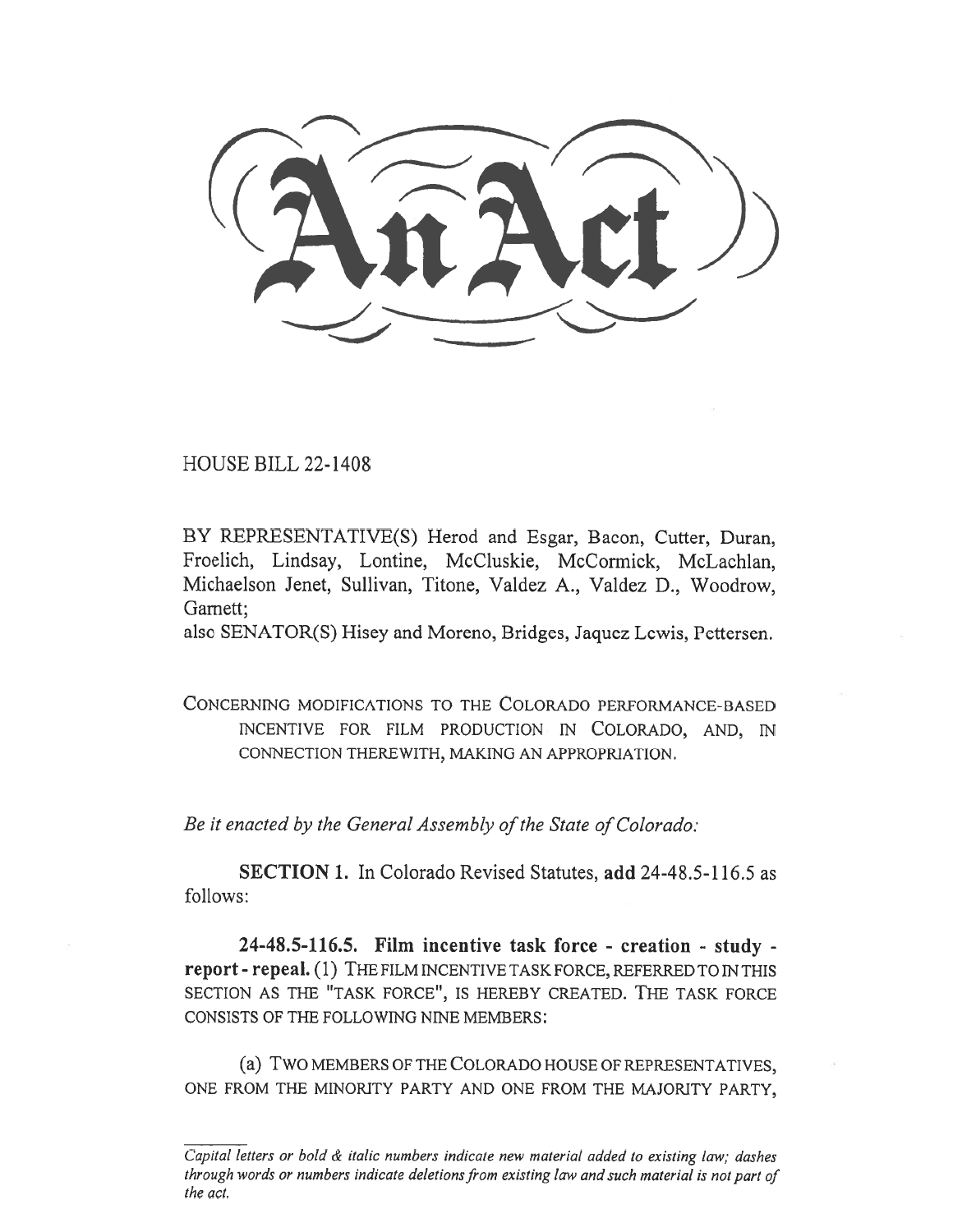APPOINTED BY THE SPEAKER OF THE HOUSE;

(b) Two MEMBERS OF THE COLORADO SENATE, ONE FROM THE MINORITY PARTY AND ONE FROM THE MAJORITY PARTY, APPOINTED BY THE PRESIDENT OF THE SENATE;

(c) ONE REPRESENTATIVE OF THE MOTION PICTURE ASSOCIATION OF AMERICA, APPOINTED BY THE EXECUTIVE DIRECTOR OF THE OFFICE OF ECONOMIC DEVELOPMENT;

(d) ONE MEMBER RECOMMENDED BY CONSENSUS FROM A COALITION OF STATEWIDE LABOR ORGANIZATIONS ACTIVELY INVOLVED IN REPRESENTING THE WORK FORCE WITHIN PRODUCTION, APPOINTED BY THE EXECUTIVE DIRECTOR OF THE OFFICE OF ECONOMIC DEVELOPMENT. A STATEWIDE LABOR ORGANIZATION IS A STATE-LEVEL ORGANIZATION WITH MULTIPLE AFFILIATES IN THE STATE OR AN ORGANIZATION THAT HAS JURISDICTION FOR THE ENTIRE STATE.

(e) ONE MEMBER RECOMMENDED BY CONSENSUS FROM A COALITION OF STATEWIDE LABOR ORGANIZATIONS ACTIVELY INVOLVED IN REPRESENTING THE WORK FORCE WITHIN THE INDUSTRY TALENT AND ON-CAMERA PERFORMERS, APPOINTED BY THE EXECUTIVE DIRECTOR OF THE OFFICE OF ECONOMIC DEVELOPMENT. A STATEWIDE LABOR ORGANIZATION IS A STATE-LEVEL ORGANIZATION WITH MULTIPLE AFFILIATES IN THE STATE OR AN ORGANIZATION THAT HAS JURISDICTION FOR THE ENTIRE STATE.

(f) ONE REPRESENTATIVE FROM A BUSINESS SCHOOL IN A COLORADO INSTITUTION OF HIGHER EDUCATION, APPOINTED BY THE EXECUTIVE DIRECTOR OF THE OFFICE OF ECONOMIC DEVELOPMENT; AND

(g) THE DIRECTOR OF THE OFFICE OF FILM, TELEVISION, AND MEDIA CREATED IN SECTION 24-48.5-115 OR THE DIRECTOR'S DESIGNEE.

(2) MEMBERS OF THE TASK FORCE SERVE WITHOUT COMPENSATION; EXCEPT THAT EACH LEGISLATIVE MEMBER OF THE TASK FORCE IS ENTITLED TO RECEIVE PAYMENT OF PER DIEM AND REIMBURSEMENT FOR ACTUAL AND NECESSARY EXPENSES AS AUTHORIZED IN SECTION 2-2-326.

(3) THE TASK FORCE SHALL CONDUCT A STUDY AND PREPARE A REPORT WITH RECOMMENDATIONS ON HOW TO MAKE THE

## PAGE 2-HOUSE BILL 22-1408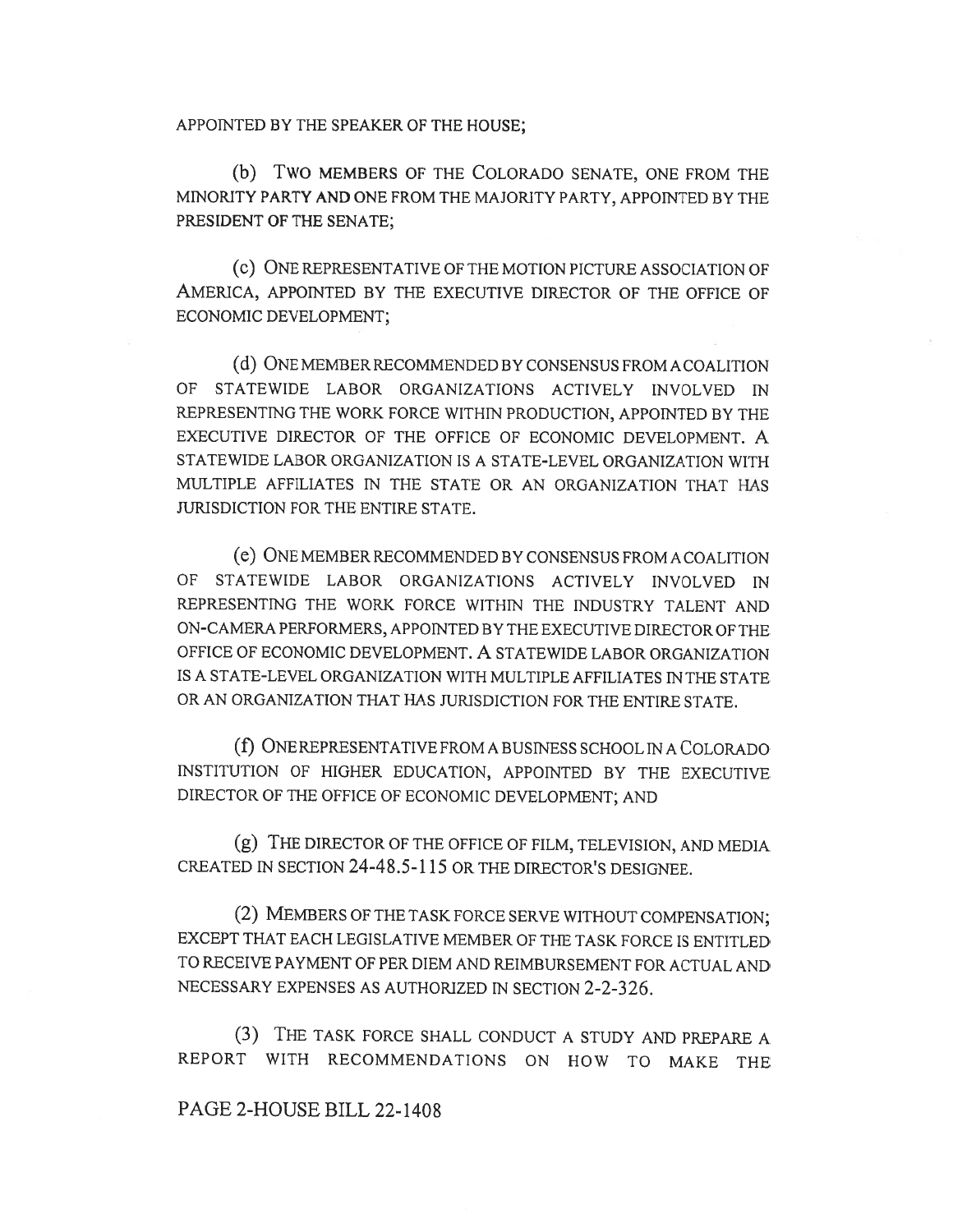PERFORMANCE-BASED INCENTIVE FOR FILM PRODUCTION IN COLORADO MORE EFFECTIVE. IN CONDUCTING THE STUDY, THE TASK FORCE SHALL CONSULT WITH AND CONDUCT OUTREACH TO STAKEHOLDERS AND INTERESTED PARTIES.

(4) THE TASK FORCE SHALL SUBMIT ITS REPORT TO THE HOUSE OF REPRESENTATIVES BUSINESS AFFAIRS AND LABOR COMMITTEE AND THE SENATE BUSINESS, LABOR, AND TECHNOLOGY COMMITTEE, OR THEIR SUCCESSOR COMMITTEES, NO LATER THAN JANUARY 1, 2023.

(5) THE OFFICE OF ECONOMIC DEVELOPMENT SHALL PROVIDE OFFICE SPACE, EQUIPMENT, AND STAFF SERVICES AS MAY BE NECESSARY TO IMPLEMENT THIS SECTION.

(6) THIS SECTION IS REPEALED, EFFECTIVE JULY 1, 2023.

SECTION 2. In Colorado Revised Statutes, 24-48.5-116, amend (1) introductory portion,  $(1)(a)$ ,  $(1)(b)$ , and  $(5)(a)(II)$ ; and **add**  $(1.5)$  and  $(5)(a.5)$  as follows:

24-48.5-116. Film, television, and media - performance-based incentive for film production in Colorado - Colorado office of film, television, and media operational account cash fund - creation definition. (1) Subject to the provisions of this section, on or after July 1, 2012, any production company employing a workforce for any in-state production activities made up of at least fifty percent Colorado residents shall be allowed to MAY claim a performance-based incentive in an amount as follows:

(a) EXCEPT AS PROVIDED IN SUBSECTION  $(1.5)$  OF THIS SECTION, for a production company that originates production activities in Colorado, an amount equal to twenty percent of the total amount of the production company's qualified local expenditures if the total of such expenditures equals or exceeds one hundred thousand dollars; and

(b) (I) Except as provided in subparagraph  $(H)$  of this paragraph  $(b)$ SUBSECTIONS  $(1)(b)(II)$  AND  $(1.5)$  OF THIS SECTION, for a production company that does not originate production activities in Colorado, an amount equal to twenty percent of the total amount of the production company's qualified local expenditures if the total of such expenditures

PAGE 3-HOUSE BILL 22-1408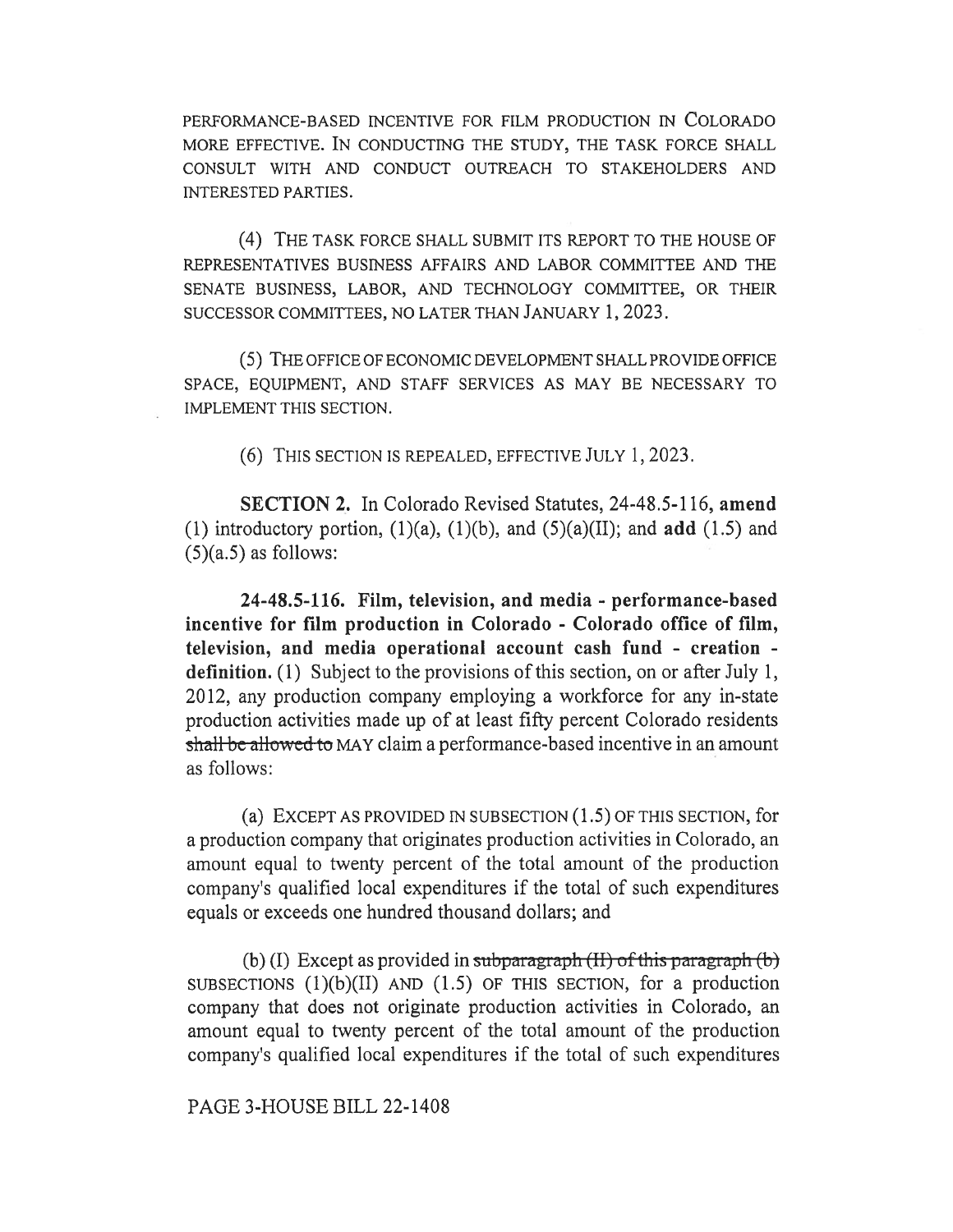equals or exceeds one million dollars.

(II) EXCEPT AS PROVIDED IN SUBSECTION (1.5) OF THIS SECTION, for a production company that produces a television commercial or video game and that does not originate production activities in Colorado, any production company employing a workforce for any in-state production activities made up of at least fifty percent Colorado residents shall be allowed to MAY claim a performance-based incentive in an amount equal to twenty percent of the total amount of the production company's qualified local expenditures if the total of such expenditures equals or exceeds two hundred fifty thousand dollars.

(1.5) THE EXECUTIVE DIRECTOR OF THE OFFICE OF ECONOMIC DEVELOPMENT MAY, IN THE EXECUTIVE DIRECTOR'S DISCRETION, AUTHORIZE THE APPROVAL OR ISSUANCE OF AN INCENTIVE IN AN AMOUNT THAT EXCEEDS TWENTY PERCENT OF LOCAL EXPENDITURES FOR A PRODUCTION COMPANY THAT QUALIFIES FOR AN INCENTIVE UNDER SUBSECTION (1) OF THIS SECTION.

(5) (a) There is hereby created in the state treasury the Colorado office of film, television, and media operational account cash fund, referred to in this section as the "fund". The fund consists of:

(II) Money transferred to the fund, including three million dollars that shall be transferred on July 1, 2012, and five million dollars that shall be transferred on July 1, 2021, from the general fund, and up to one million dollars transferred pursuant to section 24-32-129 (3)(b)(II) to the Colorado office of film, television, and media operational account cash fund, AND MONEY TRANSFERRED PURSUANT TO SUBSECTION (5)(a.5) OF THIS SECTION; and

(a.5) ON JULY 1, 2022, THE STATE TREASURER SHALL TRANSFER TWO MILLION DOLLARS FROM THE GENERAL FUND TO THE FUND.

SECTION 3. Appropriation. (1) For the 2022-23 state fiscal year, \$2,000,000 is appropriated to the office of the governor. This appropriation is from the Colorado office of film, television, and media operational account cash fund created in section 24-48.5-116 (5)(a), C.R.S. To implement this act, the office of economic development and international trade may use this appropriation for Colorado office of film, television, and media.

## PAGE 4-HOUSE BILL 22-1408